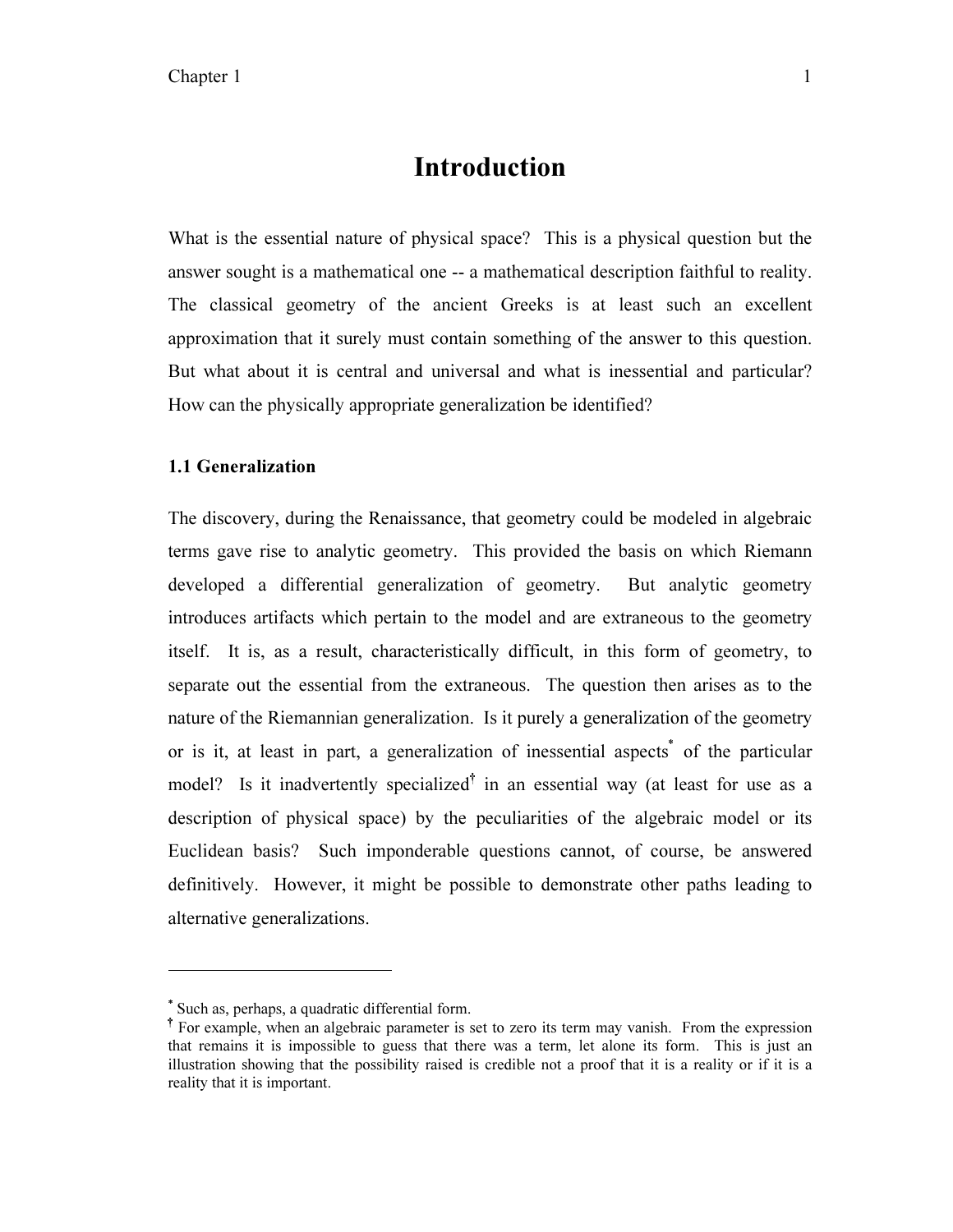# Chapter 1 2

The possibilities raised by these questions suggest that it might be worthwhile, therefore, to look for non-algebraic methods of generalization and to investigate them. Even if they do not lead to anything new, that, in itself, is interesting and a possible source of new insight into geometry. However, if novel geometric possibilities result not only would they be interesting in themselves but their utility for physical theory should be evaluated.

Accordingly, it might be interesting to develop a differential generalization rather in the spirit of the Greek approach to geometry. The results obtained directly from this pure, so-called synthetic, geometry could then be compared with the Riemannian version upon which the theory of gravitation has hitherto been based. This is the program being undertaken.

### 1.2 Physical Motivation

Much has been made of the contrast between the so-called parallel postulate in Euclid's geometry and the rest of his axioms. While the other axioms seem to be nearly trivial statements of existence and continuity, only the parallel postulate, whose independence is notorious, appears to have substantial content. Actually, in Euclid's geometry, there are also implicit assumptions of isotropy and uniformity that have similar substance. Such assumptions are made explicit in modern treatments of geometry; by, for example, taking SAS congruence of triangles as an axiom. In any case, there is an evident contrast between the substantial and the other axioms. This difference in the character of the two types of axioms is attested to by the fact that for millennia isotropy and uniformity were taken for granted and the parallel postulate was suspected to be a theorem. How is this contrast to be understood?

Perhaps this contrast might be understood as that between a particular physical condition of space (the substantial axioms) and the more spare and essential nature of space-in-itself that is universal. This leads to the thought that exploring the general